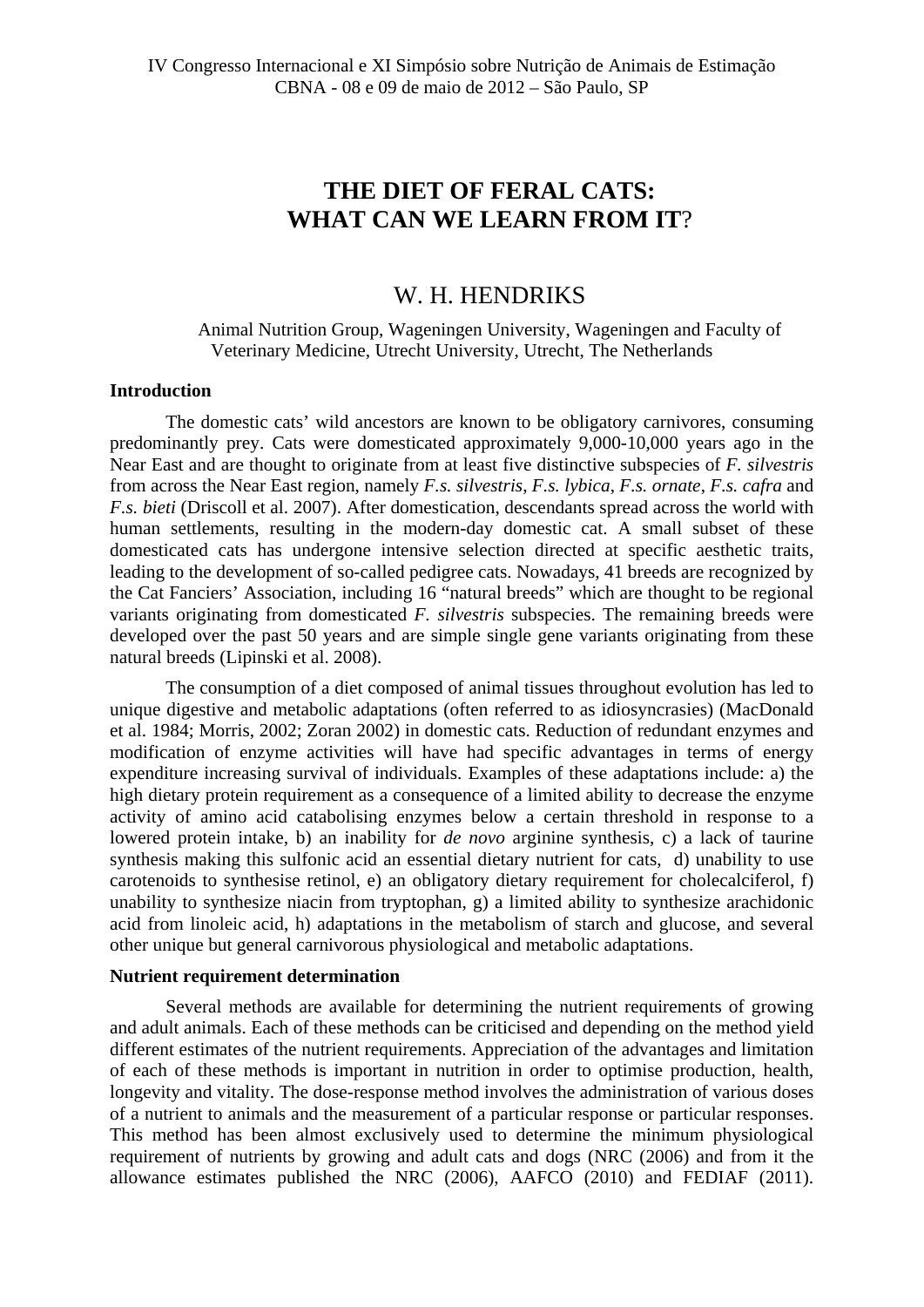Response variables often used in the determination of requirements are weight gain, nitrogen (N) balance, urinary urea excretion, plasma urea concentration, plasma amino acid concentration and amino acid oxidation, etc. The value obtained for the requirement of a nutrient in a given experiment may depend on the response variable measured as not all response variables result in the same estimate of requirement, and on the pattern of the response curve. In cases where the response curve shows no obvious maximum, the adequate dietary inclusion level of the nutrient may be difficult to determine. Response data have been examined and an arbitrary decision about an adequate dietary level of the nutrient has been made by investigators. This latter method is rather subjective and a more appropriate technique to determine the adequate dietary inclusion level of the nutrient is to fit a statistical model to the data. Statistical models used to describe response curves and determine an animal's requirement for a nutrient include the "broken line model", the "nutrient-response or Reading model" and the "saturation kinetics model".

The factorial method has also been used to derive nutrient requirement estimates for cats and dogs (Greaves 1965; Kienzle 1998). This method consists of the summation of nutrients lost in normal physiological functions such as nutrients lost directly or indirectly through metabolism in the faeces, urine, skin and other minor routes e.g. nails and sweat.

The epidemiological approach to determining nutrient requirements involves measuring the intake of a given nutrient by a population of normal healthy individuals. The assumption is made that the individuals in this population consume food according to their requirements. In growing animals, the intake of milk from the mother can serve as a basis for estimating the requirement of a particular nutrient. This method has been used extensively in humans. In adult animals, a detailed account of food intake by adult animals in the wild and of the digestibility of consumed food can be used to determine the requirement of a particular nutrient during this stage of life (Hendriks et al. 2000; Schley and Roper 2003; Cottam et al., 2006; Potter et al. 2010; Brightsmith et al. 2010).

#### **Practical nutrient requirement recommendations**

Current nutrient requirement estimates for dogs and cats for different physiological life stages (growth, maintenance and gestation/lactation) have been published by the NRC (2006), AAFCO (2010) and FEDIAF (2011). The NRC (2006), AAFCO (2010) and FEDIAF (2011) use the physiological minimum nutrient requirement estimates of the NRC (2006) to derive recommended dietary nutrient allowances using a factor in order to account for a lower nutrient bioavailability in practical/commercial diets compared to the diets that were used for the determination of the physiological minimum nutrient requirements. The many studies determining the latter requirement often used highly purified ingredients and mineral sources and as such estimates cannot be translated to practical/commercial diets using less purified ingredients and applying heat in their manufacture. The factors used by the NRC (2006), AAFCO (2010) and FEDIAF (2011) for crude protein and amino acids for adult maintenance of dogs is provided as an example in Table 1. As can be seen, the NRC (2006) estimates are corrected using a standard factor of 80% to derive recommended allowance estimates to account for an average apparent faecal crude protein digestibility of practical diets of 80% (NRC 2006). AAFCO (2010) values range from a 44 to >100% while FEDIAF values range from 44 to 84%. Interestingly, these factors to account for digestibility have not been critically reviewed or experimentally validated. In light of the often highly accurate determination of the minimum nutrient requirements, validation of the factor used to ensure adequate nutrient supply by commercial/practical diets has not been the focus of any studies. Hervera (2011), showed that the apparent faecal crude protein digestibility of 100 commercial dry dogs foods was on average 82.0 % with a range of 71.0 to 92.0%. Assuming an average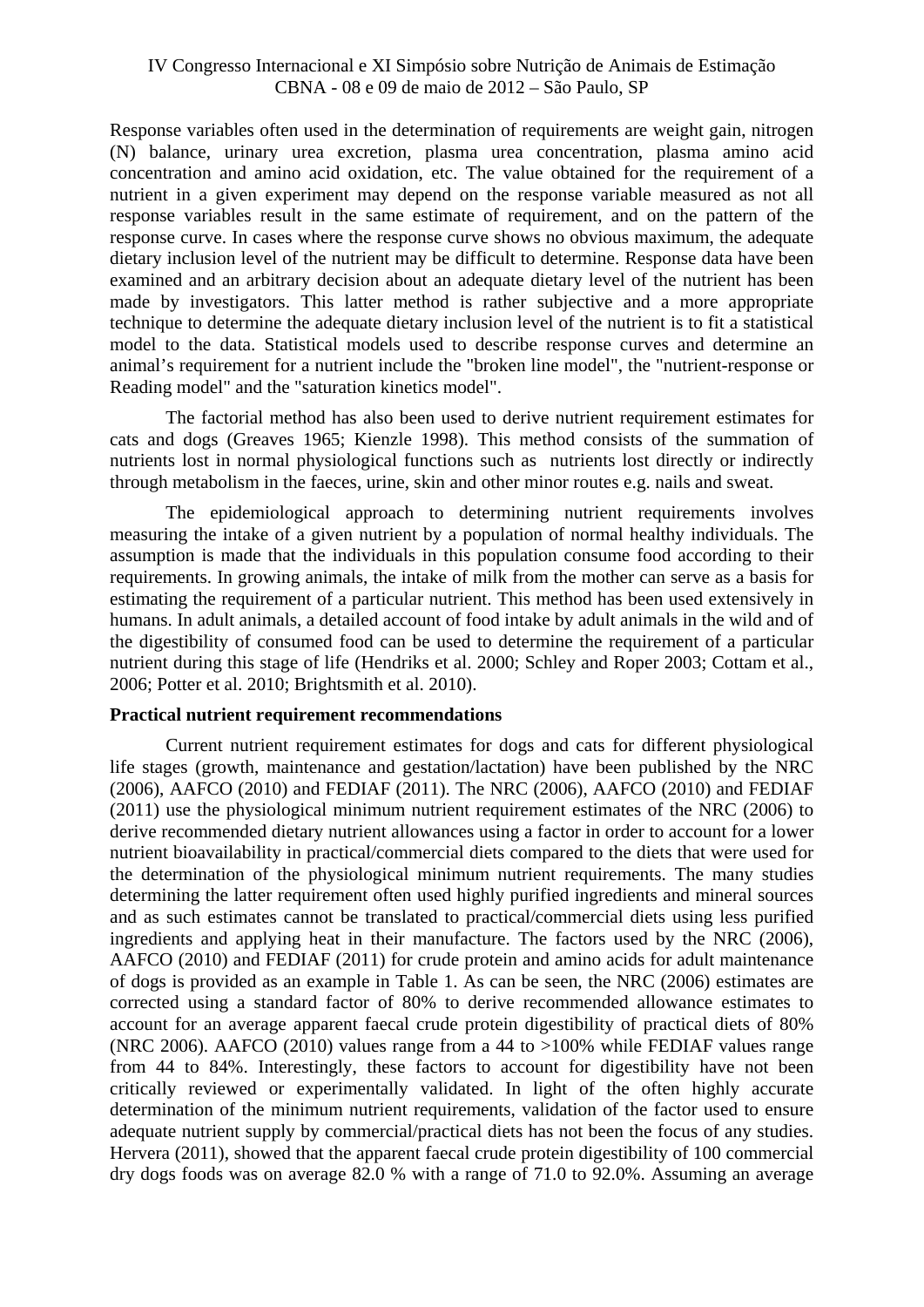apparent faecal crude protein and amino acid digestibility of 80% would already underestimate the digestibility of a number of commercially available dry dog foods. Whether this leads to a nutrient supply below the dogs requirement depends on the dietary concentration of amino acids. The number of diets which could be potentially deficient in protein and amino acids would increase if the large intestinal N metabolism in dogs is taken into account. Recently, Hendriks et. (2012) compared the difference between apparent ileal and faecal N digestibility in a number of monogastric species including adult dogs. As amino acids are predominantly absorbed in the small intestine, with large intestinal amino acid absorption not significantly contributing to overall protein metabolism, digestibility estimates determined at the end of the small intestine are more representative of the amino acids utilised by the animal. Taking into account large intestinal N metabolism, more accurate estimates of the dietary protein/amino acids absorbed in the studies of Hervera (2011) would be on average 71.5%, ranging from 49 to 92%. These simple calculations show that the factors used by NRC (2006) are yielding allowance estimates which when followed would potentially result in diets which are deficient in crude protein. However, also the estimates provided by AAFCO (2010) and FEDIAF (2011) although for crude protein being sufficient, require to be investigated. Whether the digestibility of individual dietary amino acids are similar to dietary N digestibility remains to be determined. Several studies have shown for example lysine to be less bioavailable than other amino acids due to involvement in the Maillard reaction (Williams et al 2006; Rutherfurd et al. 2007; Lankhorst et al. 2008). The recommended dietary nutrient content to meet the nutrient requirements of cats and dogs as published by the NRC (2006), AAFCO (2010) and FEDIAF (2011) should therefore be considered estimates and more validation work needs to be conducted to ensure that diets containing these concentration of nutrient do not result in deficiencies.

| Nutrient      | Minimum              |                      | Recommended allowance   |                        |                      | Invers factor $(x100)$  |                          |  |  |
|---------------|----------------------|----------------------|-------------------------|------------------------|----------------------|-------------------------|--------------------------|--|--|
|               | <b>NRC</b><br>(2006) | <b>NRC</b><br>(2006) | <b>FEDIAF</b><br>(2011) | <b>AAFCO</b><br>(2010) | <b>NRC</b><br>(2006) | <b>FEDIAF</b><br>(2011) | AAFCO<br>(2010)          |  |  |
| Protein       | 8                    | 10                   | 18                      | 18                     | 80.0                 | 44.4                    | 44.4                     |  |  |
| Arginine      | 0.28                 | 0.35                 | 0.52                    | 0.51                   | 80.0                 | 53.8                    | 54.9                     |  |  |
| Histidine     | 0.15                 | 0.19                 | 0.23                    | 0.18                   | 78.9                 | 65.2                    | 83.3                     |  |  |
| Isoleuscine   | 0.3                  | 0.38                 | 0.46                    | 0.37                   | 78.9                 | 65.2                    | 81.1                     |  |  |
| Methionine    | 0.26                 | 0.33                 | 0.31                    |                        | 78.8                 | 83.9                    |                          |  |  |
| $Met+cys$     | 0.52                 | 0.65                 | 0.62                    | 0.43                   | 80.0                 | 83.9                    | >100.0                   |  |  |
| Leucine       | 0.54                 | 0.68                 | 0.82                    | 0.59                   | 79.4                 | 65.9                    | 91.5                     |  |  |
| Lysine        | 0.28                 | 0.35                 | 0.42                    | 0.63                   | 80.0                 | 66.7                    | 44.4                     |  |  |
| Phenylalanine | 0.36                 | 0.45                 | 0.54                    | 0.54                   | 80.0                 | 66.7                    | 66.7                     |  |  |
| Phe+tyr       | 0.59                 | 0.74                 | 0.89                    | 0.73                   | 79.7                 | 66.3                    | 80.8                     |  |  |
| Threonine     | 0.34                 | 0.43                 | 0.52                    |                        | 79.1                 | 65.4                    | $\overline{\phantom{a}}$ |  |  |
| Tryptophan    | 0.11                 | 0.14                 | 0.17                    | 0.16                   | 78.6                 | 64.7                    | 68.8                     |  |  |
| Valine        | 0.39                 | 0.49                 | 0.59                    | 0.39                   | 79.6                 | 66.1                    | 100.0                    |  |  |

Table 1: Factors used by the NRC (2006), AAFCO (2004) and FEDIAF 2011) to derive recommended nutrient allowances for protein and amino acids of adult dogs from minimum nutrient requirement estimates (NRC 2006).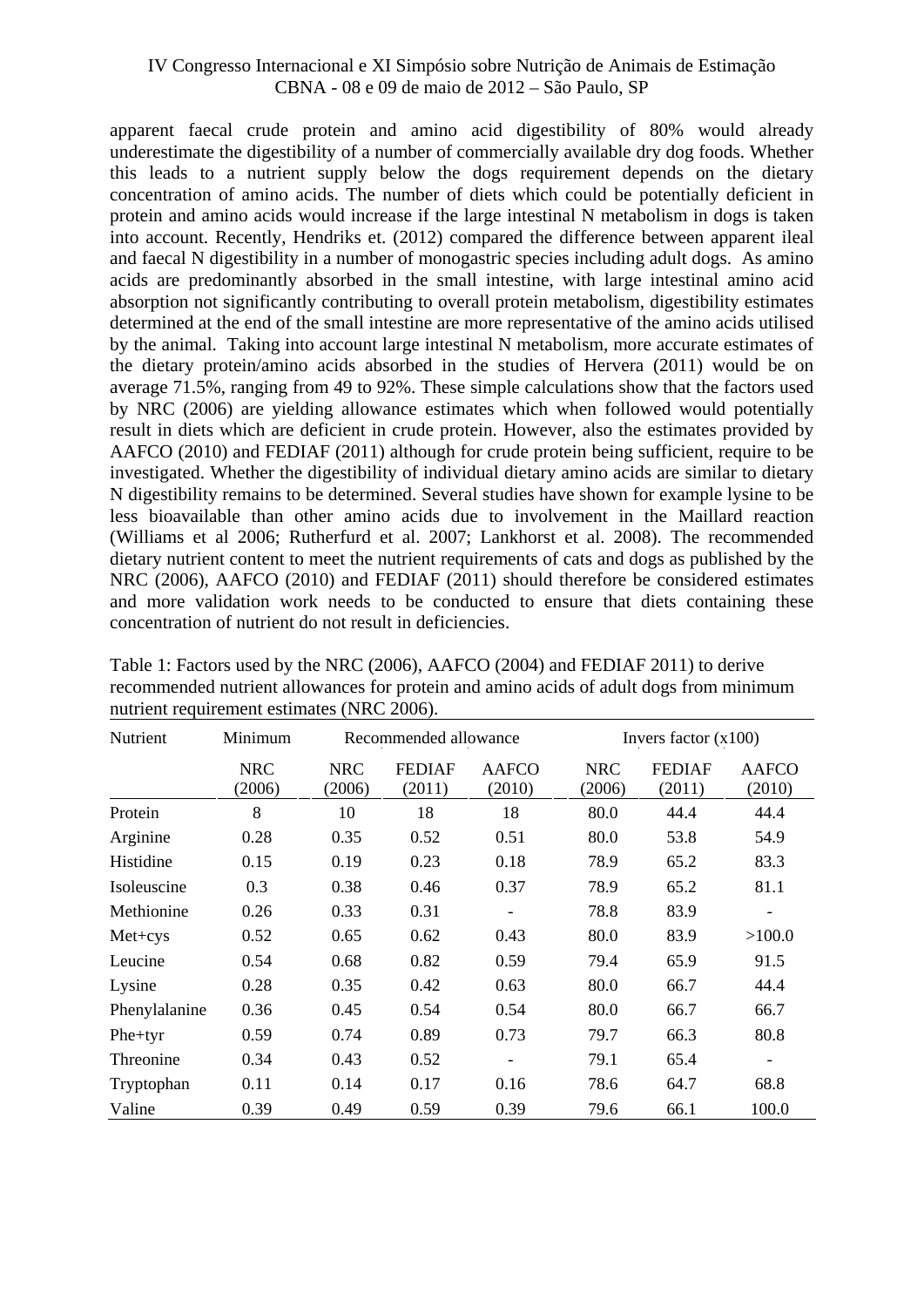Providing minimum dietary nutrient requirements for cats and dogs is not necessarily synonymous with the provision of nutrients to optimise health, longevity or vitality. In human nutrition, knowledge about the feeding strategies, food items consumed and composition of the natural diet has provided valuable insights for the formulation and selection of appropriate diets to maintain health. Paleolithic nutrition of humans has received much attention over the past decades (Eaton and Konner 1985; Eaton et al. 1997; Raitin et al. 1998; Mann 2000; Cordain et al. 2005; Eaton 2006; Frassetto et al. 2009) and has provided new information regarding the nutritional composition of the evolutionary diet of humans. Today's food consumption patterns by humans appear to go hand in hand with a shift in disease patterns. These so called "diseases of civilisation" are advocated to be caused by a discordance between the contemporary human diet and the natural diet to which evolutionary forces adapted the core metabolism and physiology over a period of millions of years (Eaton and Konner 1985; Mann 2000; Cordain et al. 2005). Frassetto et al. (2009) investigated whether a paleolithic diet confers health benefits in humans and found that even short-term consumption of a paleolithic type diet had proven health benefits for glucose metabolism and the cardiovascular system. In addition, the composition of breast milk has provided valuable information about the dietary nutrient profile to meet the nutrient requirement for optimal health and development of human infants (Raiton et al. 1998). For many captive, endangered and domesticated animal species, the study of the natural diet has yielded data to successfully improve their nutrition (Hendriks et al. 2000; Schley and Roper 2003; Cottam et al. 2006; Brightsmith et al. 2010; Potter et al. 2010).

The above-mentioned adaptations in cats are thought to have evolved from nutrition solely based on animal tissues and highlight the carnivore connection of cats. Although the latter is well recognised by many researchers (MacDonald et al. 1984; Zoran 2002; Morris 2002; NRC 2006), there is a paucity of information on the precise dietary nutrient profile responsible for these physiologic and metabolic adaptations of the domestic cat. Determining the epidemiological nutrient intake provides a nutrient profile which may be considered to be a metabolic more optimal nutrient profile, reflecting the nutrient intake to which the cats' metabolic system has adapted. The current minimum requirement estimates represent the limits of the adaptation capacity of domestic cats in relation to dietary nutrient concentrations as determination of the requirements using the dose-response approach yield maximum adaptation of metabolism to the provided dietary nutrient. Whether it may be considered "optimal" for today's nutritional goals for domesticated cats remains however to be determined. In addition, knowledge of possible non-nutritive aspects of a natural diet of whole prey for cats will provide novel ways to optimise feline diets to potentially increase health and longevity.

#### **Epidemiologically determine nutrient intake of cats**

Recently, the feeding habits of feral cats (a free-ranging representatives of the domesticated house cat) were reviewed (Plantinga et al. 2012) and a dietary nutrient profile (dry matter, crude protein, crude fat, nitrogen free extractables, ash, minerals and energy) of the diet of feral cats was derived. Fifty-five studies reporting feeding strategy data of cats in the wild were found and analysed. After specific exclusion criteria, twenty seven studies were used to derive thirty individual dietary nutrient profiles of a total of 6666 feral cats. Figure 1 shows the calculated macronutrient and mineral composition of the natural diet of freeranging feral cats (Plantinga et al. 2012). The mean  $(\pm$  SEM) energy content of the natural diet was 1770  $(\pm 13)$  kJ/100g DM with a dry matter content of 30.5%  $(\pm 0.4)$ . The calculated mean macronutrient composition on a DM basis was  $62.7\%$  ( $\pm$  0.30) crude protein, 22.8% ( $\pm$ 0.5) ether extractables,  $11.8\%$  ( $\pm$  0.1) ash, and 2.8% ( $\pm$  0.3) nitrogen free extract. A mean mineral content (in g/100g DM) of 2.64 ( $\pm$  0.04) was found for calcium, 1.76 ( $\pm$  0.03) for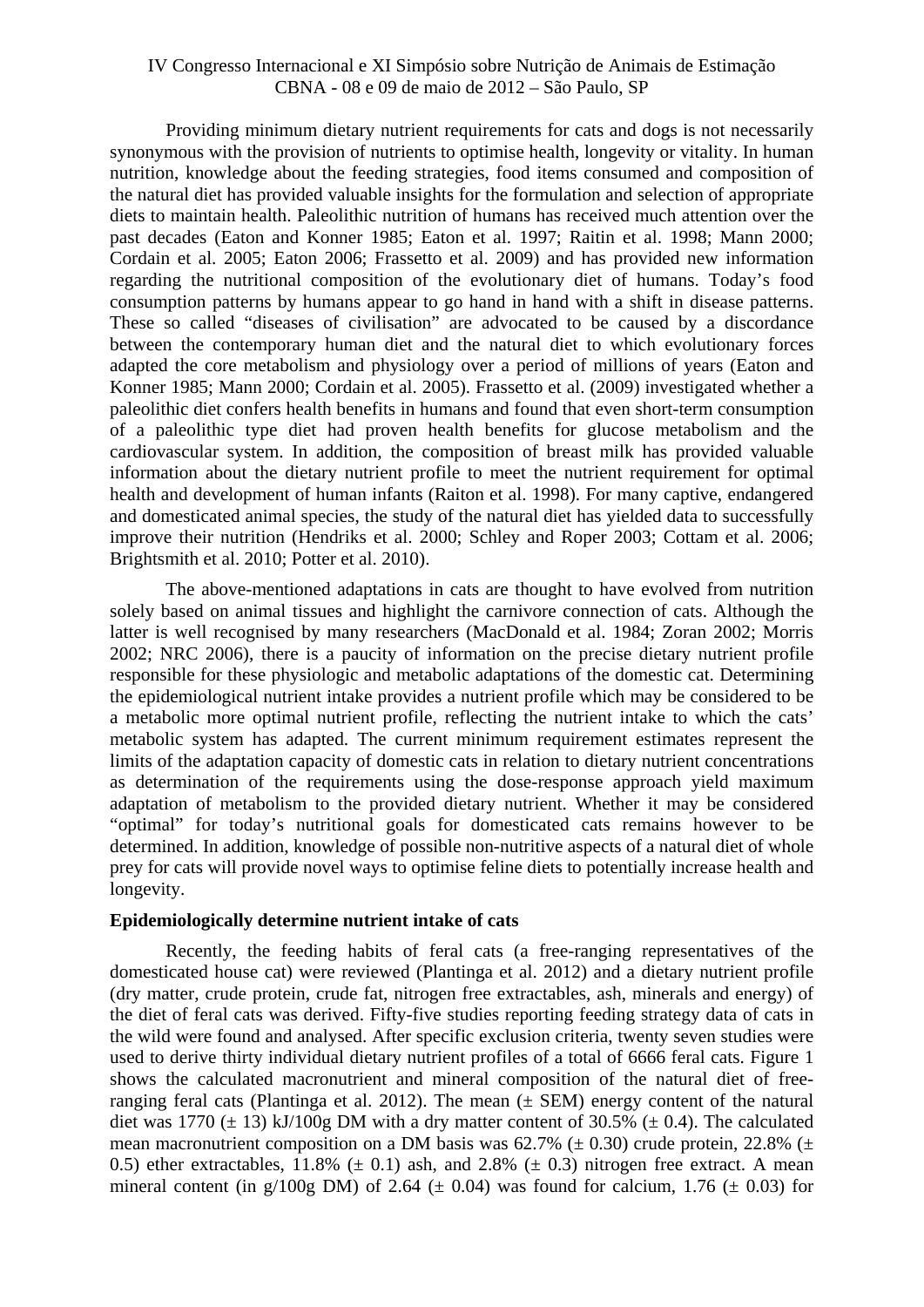phosphorus,  $0.50 \ (\pm 0.01)$  for sodium, and  $0.93 \ (\pm 0.01)$  for potassium. The mean calcium to phosphorus ratio was 1.51 ( $\pm$  0.02). The mean trace-element content (in mg/100g DM) was 130 ( $\pm$  4) for magnesium, 29.6 ( $\pm$  1.1) for iron, 1.67 ( $\pm$  0.12) for copper, and 9.77 ( $\pm$  0.19) for zinc.



Figure 1: Calculated macronutrient and mineral composition of the natural diet of free-ranging feral cats (from Plantinga et al. 2012). DM, dry matter; CP, crude protein; EE, ethereal extract; NFE, nitrogen-free extract. Above the box-plots the calculated mean +/-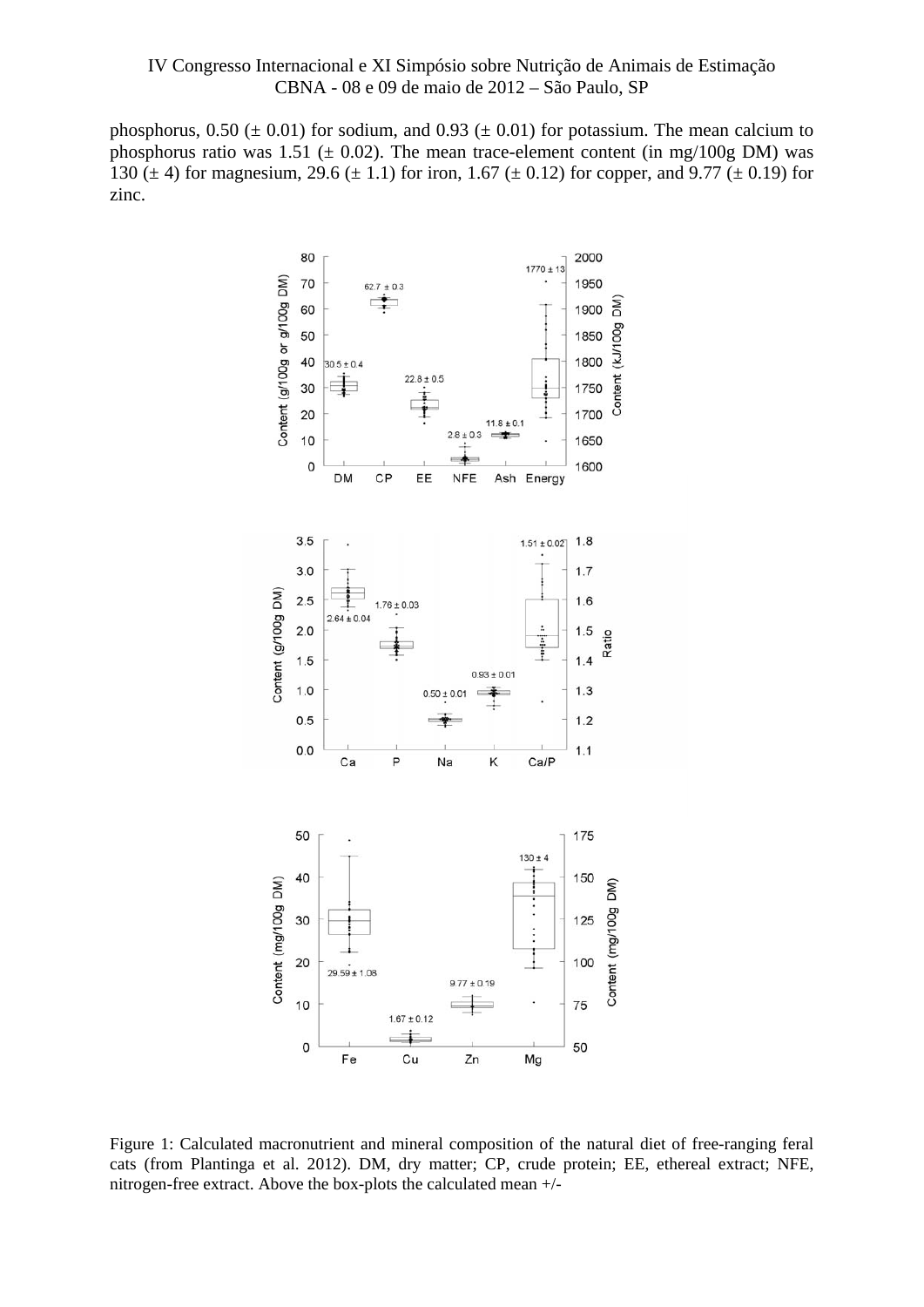Twenty-one of the 27 studies reported small amounts of plant material being found in the scats, stomach and gut content of feral cats and ingestion is likely to have occurred incidentally while foraging for invertebrates. The NFE fraction of feral cats is likely to consist of components such as sugars, starches, mono- and disaccharides, but also water soluble vitamins. Animal tissue do not contain starch but other carbohydrates such as small amounts of glucose, glycogen, glycoproteins, glycolipid, and pentose. Some starch may have been ingested by feral cats as the digesta of prey items may contain some starch. Plantinga et al (2012) calculated that the maximum starch content of prey items consumed by feral cats would not exceed 0.2% of the bodyweight of the prey and starch intake can therefore be expected to have been very low throughout evolution. These above mentioned intake of carbohydrate sources may be the reason why domestic cats cats have retained a limited ability to digest starch/glycogen.

These results show clearly that feral cats are obligatory carnivores, with their daily energy intake from crude protein being 52%, from crude fat 46% and from N-free extract only 2%. Minerals and trace elements are consumed in relatively high concentrations compared with recommended allowances determined using empirical methods. These data are highly similar to data obtained in recent feeding studies on adult domestic cats designed to determine interactions among dietary protein, fat and carbohydrate by Hewson-Hughes et al. 2011). The latter authors reported that cats closely regulate macronutrient intake and found that the voluntary diet consumed by adult cats consists of 52% protein, 36% fat and 12% carbohydrate, results similar to the estimates of Plantinga et al. (2012). In addition, Hewson-Hughes et al. (2011) showed that cats appear to have a ceiling for carbohydrate intake limiting ingestion and constrains them to deficits in protein and fat intake on high-carbohydrate foods. These new insights into the nutrition of feral and domestic cats can have major implications for designing feeding regimens for companion animals in practise.

| Nutrient<br>(MJME) | Growth |                        |                         | Maintenance          |                         | Late Gestation / Peak<br>Lactation |                         |                 |
|--------------------|--------|------------------------|-------------------------|----------------------|-------------------------|------------------------------------|-------------------------|-----------------|
|                    | Unit   | <b>NRC</b><br>(2006)   | <b>FEDIAF</b><br>(2011) | <b>NRC</b><br>(2006) | <b>FEDIAF</b><br>(2011) | <b>NRC</b><br>(2006)               | <b>FEDIAF</b><br>(2011) | Natural<br>diet |
| Protein            | g      | 10.5/13.5 <sup>1</sup> | 17.9                    | 9.6/12.0             | 14.9                    | 10.3/12.7                          | 17.9                    | 35.4            |
| Fat                | g      | $-15.4$                | 5.4                     | $-15.4$              | 5.37                    | $-15.4$                            | 5.4                     | 12.9            |
| Calcium            | g      | 0.31/0.48              | 0.60                    | 0.10/0.17            | 0.35                    | 0/0.65                             | 0.60                    | 1.5             |
| Phosphorus         | g      | 0.29/0.43              | 0.50                    | 0.08/0.15            | 0.30                    | 0.29/0.45                          | 0.50                    | 1.0             |
| Potassium          | g      | 0.16/0.24              | 0.36                    | $-70.31$             | 0.36                    | $-70.31$                           | 0.36                    | 0.53            |
| Sodium             | g      | 0.07/0.08              | 0.10                    | 0.04/0.04            | 0.05                    | 0/0.16                             | 0.10                    | 0.28            |
| Magnesium          | mg     | 9.6/23.9               | 31.0                    | 12.0/23.9            | 23.9                    | 24.9/29.9                          | 31.0                    | 73.4            |
| Iron               | mg     | 4.1/4.8                | 4.8                     | $-4.8$               | 4.8                     | $-4.8$                             | 4.8                     | 16.7            |
| Copper             | mg     | 0.26/0.50              | 0.60                    | $-70.29$             | 0.30                    | $-0.53$                            | 0.60                    | 0.9             |
| Zinc               | mg     | 3.0/4.4                | 4.49                    | 0/4.42               | 4.49                    | 2.51/3.59                          | 4.49                    | 5.5             |

Table 2: Recommended composition of selected nutrients according to NRC (2006) and FEDIAF (2011) vs. assessed nutrient composition of the "natural" diet of feral cats.

MJ, megajoule; ME, metabolisable energy.

<sup>1</sup>Minimum nutrient requirement/nutrient allowance.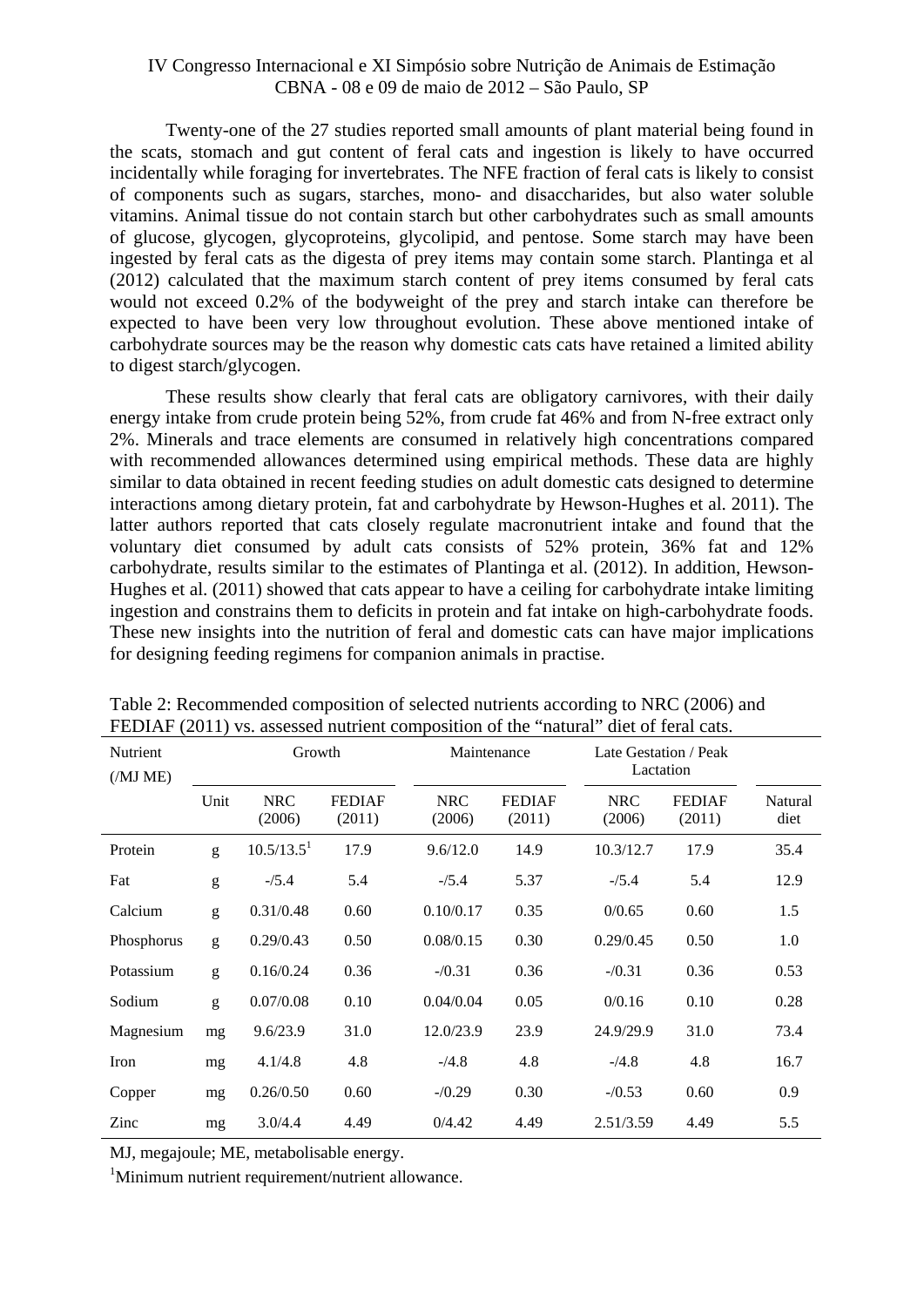The physiological nutrient requirements (minimum and maximum) of cats for growth, maintenance and late gestation/peak lactation have been accurately determined and can be considered to represent the limits of the adaptation capacity of domestic cats in relation to dietary nutrient concentrations. Table 2 provides the minimum nutrient requirements and the recommended allowance of cats as provided by the NRC (2006) and FEDIAF (2011) expressed per units/megajoule (MJ) ME. As previously stated the recommended allowance provides the amount of a nutrient in the diets which supports a given physiological state and is based on empirically determined minimum requirement estimates to which a safety margin has been added. Both the minimum nutrient requirement and recommended allowance estimates therefore can be considered to represent the maximum or near maximum adaptation limit of cats to (semi) purified and commercially prepared diets, respectively for a specified live stage. As can be seen from Table 2, there is a large difference between the recommended nutrient allowance and the nutrients consumed by free-roaming feral cats with the exception of Zn and Cu. These data on the evolutionary diet of cats however, does not included the digestibility and bio-availability estimates of the different nutrients, making direct comparison with the recommended allowance more difficult. Estimates of macronutrient digestibility of whole prey items can be extrapolated from literature on whole prey assimilation by bobcats and ocelots. In the study with bobcats, Powers et al. (1989) evaluated the nutritive and energy value of winter diets of bobcats. Amongst others, a diet comprising of four species of rodents (mice and voles) was fed to four bobcats of wild origin. The apparent digestibility of crude protein and ether extractables was 82.0 and 92.3%, respectively. In the recent study by Bennett et al. (2010), six diets (a commercial processed diet and five species of whole prey) were fed to a total of six ocelots to evaluate nutrient digestibility. The diets had similar digestibility values, with crude protein digestibility ranging from 85 to 91%, and ether extractable digestibility ranging from 96 to 99%. The outcome of these studies make the use of modified Atwater coefficients (in which protein and fat digestibility are estimated as 79 and 90% respectively) for energy prediction of whole prey defendable but also the comparison of the recommended crude protein requirements of cats and the evolutionary crude protein intake. Data on bio-availability of micronutrients and trace-elements in felids consuming whole prey items are lacking. Further research is therefore needed to determine the precise nutrient digestibility of the evolutionary diet especially with respect to minerals such as Ca, P, Mg and Fe, which are consumed in relatively high concentrations compared to recommended allowance determined using empirical methods. It is likely that the absorption of minerals such as Ca and P is much lower in prey items compared to the forms used to supplement commercial feline diets.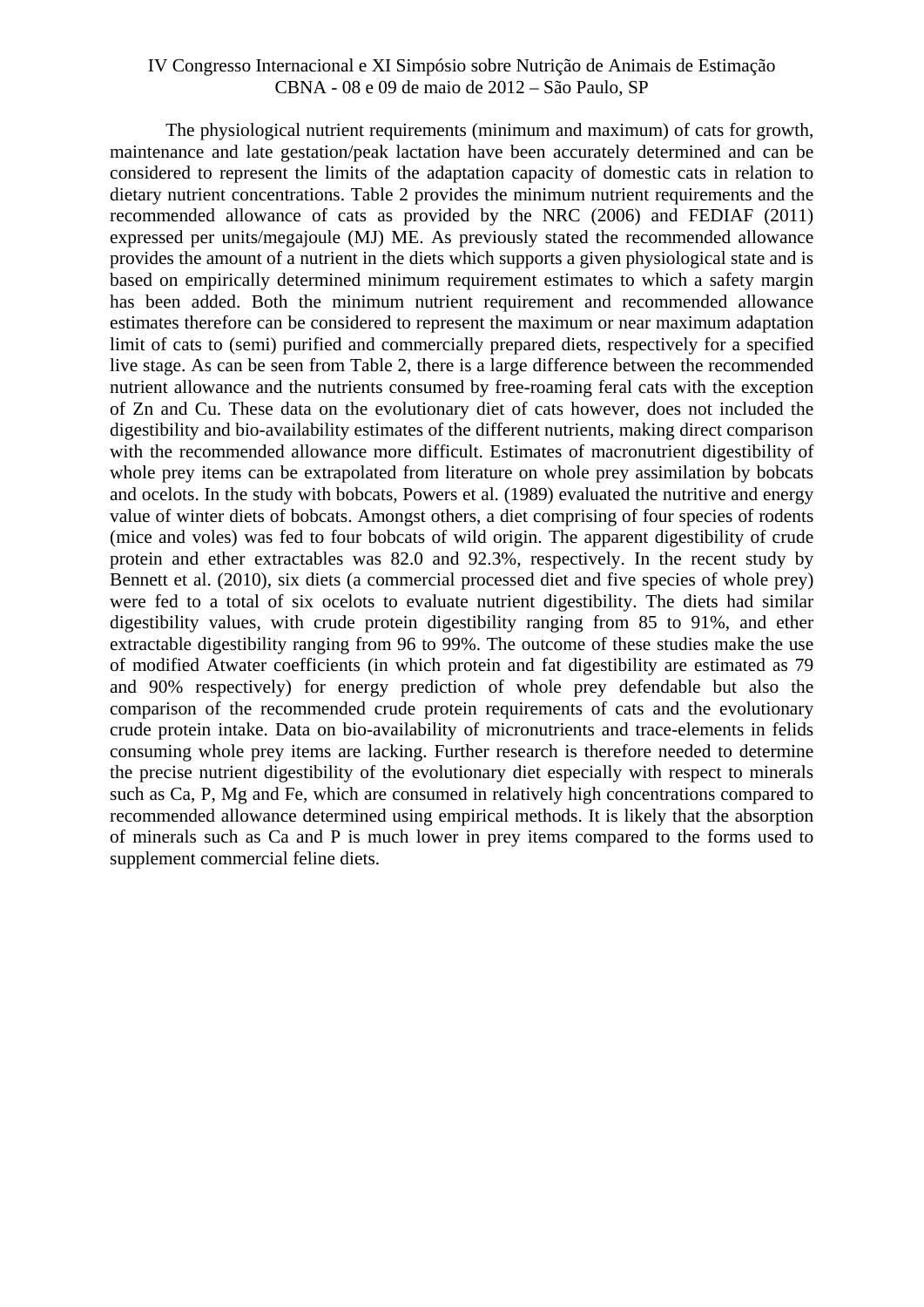|                          | Wild/Free-range                |                                    |                                      |                             |                            |                                                |                   | Captive/Feedlot                      |                   |                                |                   |                      |
|--------------------------|--------------------------------|------------------------------------|--------------------------------------|-----------------------------|----------------------------|------------------------------------------------|-------------------|--------------------------------------|-------------------|--------------------------------|-------------------|----------------------|
| Fatty acid<br>(g/100gFA) | <b>Brown</b><br>lemming $1$    | Rabbit <sup>2</sup>                | Hare <sup>2</sup>                    | Wood<br>thrush <sup>3</sup> | Duck <sup>4</sup>          | $\ensuremath{\mathsf{B}}\xspace$ is<br>on $^5$ | Beef <sup>5</sup> | <b>Brown</b><br>lemming $1$          | Hare <sup>6</sup> | Bison <sup>5</sup>             | Beef <sup>5</sup> | Chicken <sup>5</sup> |
|                          | White adipose<br>tissue $n=13$ | Muscle +<br>perirenal<br>fat $n=5$ | $Muscle +$<br>perirenal fat<br>$n=5$ | Carcass<br>$n=21$           | Muscle<br>+ liver<br>$n=5$ | Muscle<br>$n=10$                               | Muscle<br>$n=10$  | White<br>adipose<br>tissue<br>$n=15$ | $n = 32$          | Muscle Muscle Muscle<br>$n=10$ | $n=10$            | Muscle<br>$n=10$     |
| 14:0                     | 0.98                           | 1.49                               | 3.10                                 | NP                          | 0.36                       | 1.53                                           | 1.95              | 0.43                                 | 1.33              | 1.41                           | 2.50              | 0.48                 |
| 16:0                     | 20.74                          | 24.94                              | 29.11                                | 18.13                       | 19.87                      | 16.77                                          | 20.57             | 16.80                                | 19.83             | 17.27                          | 24.40             | 21.80                |
| 16:1                     | 1.32                           | 1.47                               | 2.99                                 | 3.17                        | 1.19                       | 2.77                                           | 3.61              | 1.78                                 | 1.24              | 3.47                           | 3.69              | 5.30                 |
| 18:0                     | 6.56                           | 9.02                               | 7.30                                 | 9.67                        | 16.60                      | 16.60                                          | 13.20             | 3.19                                 | 11.05             | 11.78 12.83                    |                   | 8.83                 |
| 18:1                     | 21.24                          | 26.04                              | 17.77                                | 52.53                       | 24.27                      | 30.47                                          | 33.93             | 43.96                                |                   | 14.58 44.33 41.83              |                   | 28.10                |
| $18:2(n-6)$              | 24.80                          | 16.17                              | 20.87                                | 9.07                        | 19.13                      | 7.98                                           | 5.25              | 27.42                                | 34.65             | 6.70                           | 3.69              | 17.00                |
| $18:3(n-3)$              | 16.17                          | 12.08                              | 11.30                                | 2.17                        | 0.76                       | 2.87                                           | 1.71              | 2.35                                 | 1.36              | 0.41                           | 0.28              | 0.45                 |
| $20:4(n-6)$              | 1.76                           | 7.10                               | 7.03                                 | 2.63                        | 14.10                      | 2.71                                           | 2.12              | 0.31                                 | 8.37              | 1.97                           | 1.03              | 4.69                 |
| $20:5(n-3)$              | 0.29                           | 1.25                               | 0.87                                 | NP                          | 0.48                       | 1.17                                           | 0.85              | 0.04                                 | 2.13              | 0.39                           | 0.17              | 0.18                 |
| 22:5                     | <b>NP</b>                      | 3.53                               | 2.26                                 | 1.90                        | NP                         | NP                                             | NP                | NP                                   | NP                | NP                             | NP                | NP                   |
| $22:5(n-6)$              | 0.54                           | NP                                 | NP                                   | <b>NP</b>                   | NP                         | NP                                             | NP                | 0.08                                 | <b>NP</b>         | NP                             | NP                | NP                   |
| $22:5(n-3)$              | NP                             | NP                                 | NP                                   | NP                          | 0.77                       | 1.44                                           | 0.94              | $\ensuremath{\mathbf{NP}}\xspace$    | 1.33              | 0.53                           | 0.34              | 0.31                 |
| $22:6(n-3)$              | 0.25                           | NP                                 | NP                                   | 0.70                        | 2.24                       | 0.23                                           | 0.11              | 0.02                                 | 0.27              | 0.20                           | 0.05              | 0.26                 |
| PUFA $(n-6)$             | 27.76                          | 23.27                              | 27.90                                | 11.70                       | 33.24                      | 10.76                                          | 7.43              | 28.92                                | 43.60             | 8.74                           | 4.74              | 21.89                |
| PUFA $(n-3)$             | 17.08                          | 13.33                              | 12.17                                | 4.77                        | 4.25                       | 5.68                                           | 3.61              | 3.00                                 | 5.09              | 1.53                           | 0.84              | 1.19                 |
| $(n-6)/(n-3)$            | 1.63                           | 1.25                               | 1.67                                 | 2.45                        | 7.82                       | 1.92                                           | 2.10              | 9.63                                 | 8.57              | 5.79                           | 5.85              | 18.50                |

Table 3: Long-chain fatty acid composition in wild or free-range animals and captive or feedlot animals.

<sup>1</sup>West and Coady 1974; <sup>2</sup>Cobos et al. 1995; <sup>3</sup>Conway et al. 1994; <sup>4</sup>Cobos et al. 2000; <sup>5</sup>Rule et al. 2002; 6 Vicenti et al. 2003. NP, not provided.

#### **Other dietary properties**

Plantinga et al. (2012) reported that the fatty acid composition, especially the polyunsaturated fatty acids (PUFAs) content and the n6:n3 ratio differed considerably between wild or free-ranging animals and captive or feedlot animals. Table 3 provides the unpublished data of Plantinga et al. (2012). The n6:n3 ratios in captive or feedlot animals ranges between 6:1 to 19:1 while it can be calculated that a diet based on wild animal species would contain a much lower ratio around 2:1. Domestic cats fed commercially prepared foods containing lipids from captive domestic animal species and thus will consume a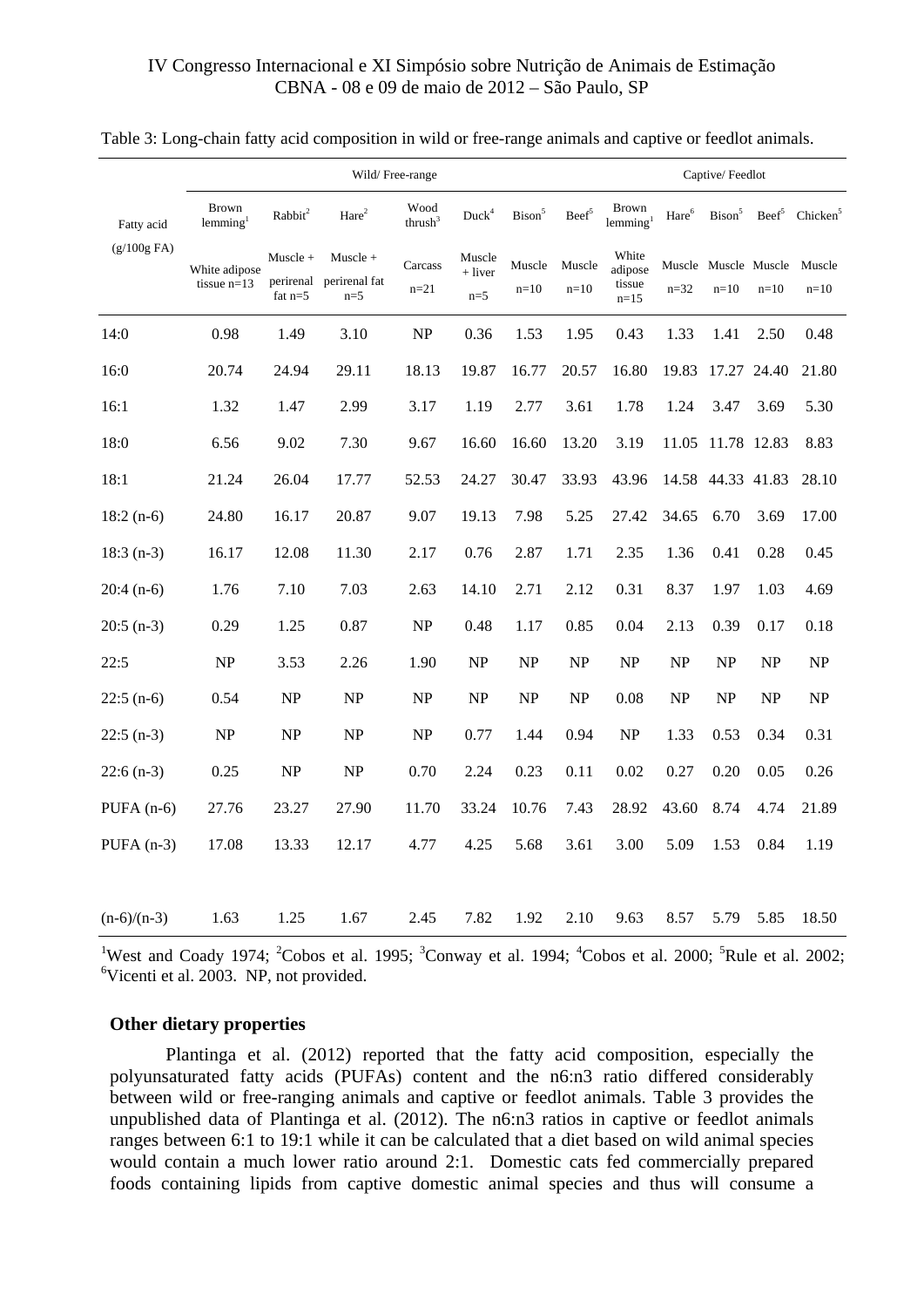different fatty acid pattern compared to feral cats. The typical n6:n3 ratio's in petfoods ranges between 5:1 to 17:1 yet from the teleological determined nutrient intake, a much lower ratio is indicated. The importance of this finding in light of the helath of cats remains to be determined.

Besides insights into the dietary nutrient intake, non-nutritive properties, like food consistency, texture, taste, temperature and behaviour may play an important role in maintaining optimal health and integrity of physiological functions. Bond and Lindberg (1990) investigated the effect of feeding whole carcasses to captive cheetahs compared to feeding a commercial diet and showed that cheetahs receiving whole carcasses fed longer, spent more time smelling their food, chewed their food more and used their molars to slice their food more often than cheetahs receiving a commercial diet. The authors concluded that feeding a more naturalistic diet may better meet a cheetahs physical, physiological and nutritional needs by taking into account such factors as diet consistency, texture, temperature, palatability and variability. In addition, feed consistency and texture have been shown to be important in maintaining a balanced microbial population in the gastro-intestinal tract in different animal species (Mikkelsen et al. 2004;Huang et al. 2006;. In addition, consumption of whole prey provides for a relatively high intake of animal derived fermentative substances, like cartilage, collagen, glycosaminoglycans, which may enhance gut health, stimulate growth of a different subset of microbial commensals, and optimise immune function in a different way compared to consuming foods which are for a large part derived from plant origin. Recently, Depauw et al. (2012) showed that components derived from animals when used as a substrates for in vitro fermentation showed a shorter time for maximal gas production rate compared to vegetable fiber and non-pure sources of glycosaminoglycans. Collagen was found to be moderately fermentable, whereas rabbit hair, skin, and bone were poorly fermentable substrates. Collagen induced an acetate production comparable to fructooligosaccharides and a markedly high acetate-to-propionate ratio (8.41:1) compared to other substrates (1.67:1 to 2.97:1). The study provides the first insight into the potential of animal tissues to influence large intestinal fermentation in a strict carnivore, and suggests that animal tissues have potentially similar functions as soluble or insoluble plant fibers. However, products derived from fermentation by microbiota may be different between substrates and more research is required to determine potential health benefits of animal derived fermentation substrates.

# **Epilogue**

Similar to the study of Plantinga et al. (2012), the nutrient intake of wolves, the direct ancestor of our domesticated dogs can be determined. Although this approach is more difficult compared to feral cats due to several assumptions related to preferred organ consumption of prey, prey availability throughout the year, hierarchal structure of the wolf pack, etc, first estimates of the nutrient intake of wolves indicate a diet composed of 39.8 % dry matter, and 69.4% crude protein, 26.8% ether extractables, 6.5% ash and 0.8% nitrogen free extractables in the dry matter. Although variation in this composition is larger compared to the diet composition of feral cats due to the above-mentioned factors influencing intake, the diet is similar to those of feral cats, low in carbohydrates, high in crude protein and fat.

#### **Acknowledgement**

The author would like to acknowledge the work conducted by Drs Plantinga-Hagen (Utrecht University) and G Bosch (Wageningen University) in calculating the nutrient compositions of the diet of feral cats and wolves.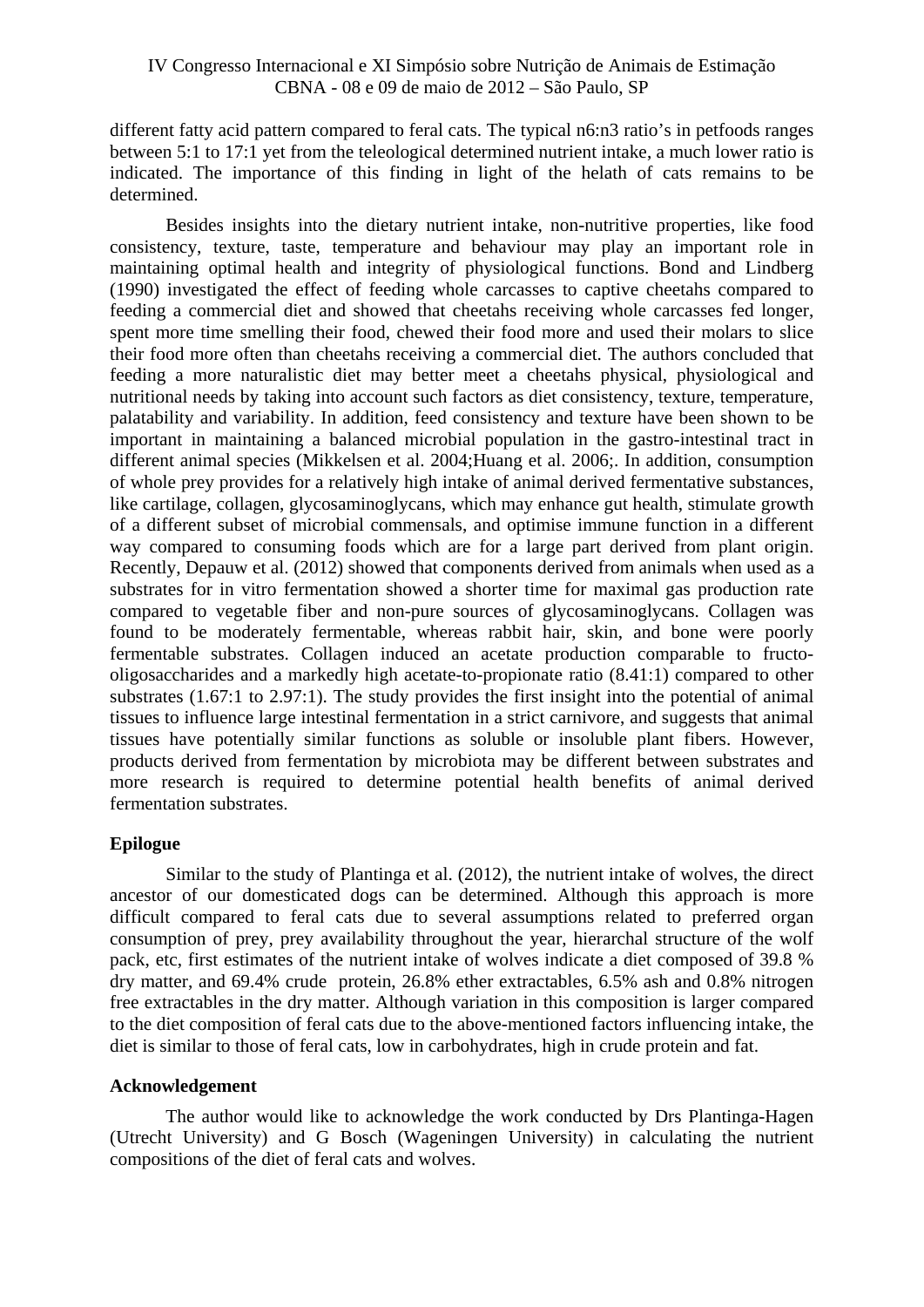## **References**

- AAFCO (2010) Official publication of the Association of the American Feed Control Officials.
- Bennett CL, Booth-Binczik SD & Steele SRE (2010) Nutritional composition and digestibility by Ocelots (*Leopardus pardali*s) of whole animals and a commercial diet. *Zoo Biol* .
- Bond JC & Lindberg DG (1990) Carcass feeding of captive cheetahs (Acinonyx jubatus): the effects of a naturalistic feeding program on oral health and psychological well-being. *Appl Anim Behav Sci* **26**, 373-382.
- Brightsmith DJ, McDonald D, Matsafuji D *et al.* (2010) Nutritional Content of the Diets of Free-living Scarlet Macaw Chicks in South Eastern Peru. *J Avian Med Surg* **24**, 9-23.
- Cobos A, Delahoz L, Cambero MI *et al.* (1995) Chemical and Fatty-Acid Composition of Meat from Spanish Wild Rabbits and Hares. *Zeitschrift fur Lebensmittel-Untersuchung Und-Forschung* **200**, 182-185.
- Conway CJ, Eddleman WR, Simpson KL (1994) Seasonal-Changes in Fatty-Acid Composition of the Wood-Thrush. *Condor* **96**, 791-794.Cordain L, Eaton SB, Sebastian A *et al.* (2005) Origins and evolution of the Western diet: health implications for the 21st century. *Am J Clin Nutr* **81**, 341-354.
- Cottam Y, Merton D, Hendriks WH (2006) Nutrient composition of the diet of parent-raised Kakapo nestlings. *Notornis* **53**, 90-99.
- Depauw S, Bosch, G, Hesta, M, Whitehouse-Tedd, K, Hendriks, WH, Kaandorp, J and Janssens, GPJ (2012) Fermentation of animal components in strict carnivores: a comparative study with cheetah fecal inoculum. *Journal of Animal Science* (accepted).
- Driscoll CA, Menotti-Raymond M, Roca AL *et al.* (2007) The Near Eastern origin of cat domestication. *Science* **317**, 519-523.
- Eaton SB & Konner M (1985) Paleolithic Nutrition a Consideration of its Nature and Current Implications. *N Engl J Med* **312**, 283-289.
- Eaton SB, Eaton SB, Konner MJ (1997) Paleolithic nutrition revisited: A twelve-year retrospective on its nature and implications. *Eur J Clin Nutr* **51**, 207-216.
- Eaton SB (2006) The ancestral human diet: what was it and should it be a paradigm for contemporary nutrition? *Proc Nutr Soc* **65**, 1-6.
- FEDIAF (2011) Nutritional Guideline for Complete and Complementary Pet Food for Cats and Dogs. European Pet Food Industry Federation, Brussels, Belgium.
- Frassetto LA, Schloetter M, Mietus-Synder M *et al.* (2009) Metabolic and physiologic improvements from consuming a paleolithic, hunter-gatherer type diet. *Eur J Clin Nutr* **63**, 947-955.
- Greaves, J. P. (1965) Protein and calorie requirements of the feline. In: Canine and Feline Nutritional Requirements. (Graham-Jones, O., editor), pp. 33-45, Pergamon Press, Oxford.
- Hendriks WH, O'Conner S, Thomas DV *et al.* (2000) Nutrient composition of the crop contents of growing and adult grey-faced petrels (*Pterodroma macroptera):* A preliminary Kienzle 1998 Factorial calculation of the nutrient requirements of lactating queens. *J Nutr* 128: 2609-2614S.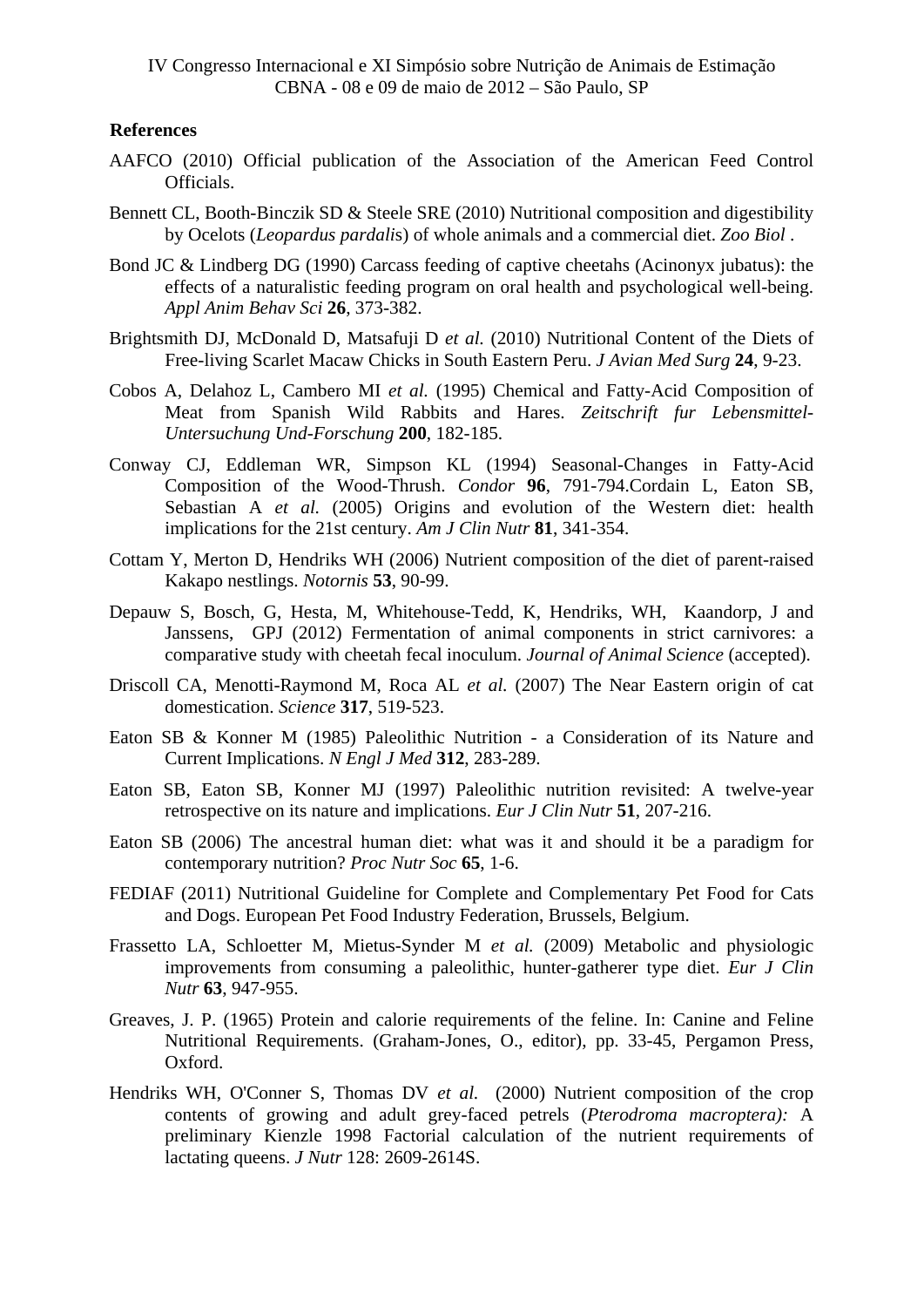- Hendriks WH, van Baal J & Bosch G (2012) Ileal and faecal protein digestibility measurement in humans and other non-ruminants - a comparative species view. *Brit J Nutr* (accepted).
- Hervera M (2011) Methods for predicting the energy values of dog foods. PhD Thesis, Universitat Autònoma de Barcelona, Barcelona, Spain.
- Hewson-Hughes, A. K., Hewson-Hughes, V. L., Miller, A. T., Hall, S. R., Simpson, S. J. and Raubenheimer, D. (2011) Geometric analysis of macronutrient selection in the adult domestic cat, *Felis catus*. *J Exp Biol* **214**, 1039-1051.
- Huang DS, Li DF, Xing JJ *et al.* (2006) Effects of feed particle size and feed form on survival of Salmonella typhimurium in the alimentary tract and cecal S. typhimurium reduction in growing broilers. *Poult Sci* **85**, 831-836.
- Lankhorst, C., Tran , Q. D., Havenaar, R., Hendriks, W. H. and van der Poel, A. F. B. (2007) The effect of extrusion on the nutritional value of canine diets as assessed by key *in vitro* indicators. *Ani Feed Sci Technol* **138**, 285-297.
- Lipinski MJ, Froenicke L, Baysac KC *et al.* (2008) The ascent of cat breeds: Genetic evaluations of breeds and worldwide random-bred populations. *Genomics* **91**, 12-21.
- NRC (2006) Nutrient Requirement of Dogs and Cats. National Academy Press, Washington D.C.
- Macdonald ML, Rogers QR, Morris JG (1984) Nutrition of the Domestic Cat, A Mammalian Carnivore. *Annu Rev Nutr* **4**, 521-562.
- Morris JG (2002) Idiosyncratic nutrient requirements of cats appear to be diet-induced evolutionary adaptations. *Nutr Res Rev* **15**, 153-168.
- Mann N (2000) Dietary lean red meat and human evolution. *Eur J Nutr* **39**, 71-79.
- Mikkelsen LL, Naughton PJ, Hedemann MS *et al.* (2004) Effects of physical properties of feed on microbial ecology and survival of Salmonella enterica serovar Typhimurium in the pig gastrointestinal tract. *Appl Environ Microbiol* **70**, 3485-3492.
- Powers JG, Mautz WW, Pekins PJ (1989) Nutrient and Energy Assimilation of Prey by Bobcats. *J Wildl Manage* **53**, 1004-1008.
- Raiten DJ, Talbot JM, Waters JH (1998) Assessment of nutrient requirements for infant formulas. *J Nutr* **128**, 2059S-2293S.
- Potter MA, Hendriks WH, Lentle RG *et al.* (2010) An Exploratory Analysis of the Suitability of Diets Fed to a Flightless Insectivore, the North Island Brown Kiwi (Apteryx mantelli), in New Zealand. *Zoo Biol* **29**, 537-550.
- Rule DC, Broughton KS, Shellito SM *et al.* (2002) Comparison of muscle fatty acid profiles and cholesterol concentrations of bison, beef cattle, elk, and chicken. *J Anim Sci* **80**, 1202-1211.
- Rutherfurd SM,,Rutherfurd-Markwick KJ & Moughan PJ (2007) Available (ileal digestible reactive) lysine in selected pet foods. J Agric Food Chem **55**, 3517-3522.
- Schley L & Roper TJ (2003) Diet of wild boar Sus scrofa in Western Europe, with particular reference to consumption of agricultural crops. *Mamm Rev* **33**, 43-56.
- Strohle A & Hahn A (2006) Evolutionary nutrition science and dietary recommendations of the Stone Age - the ideal answer to present-day nutritional questions or reason for